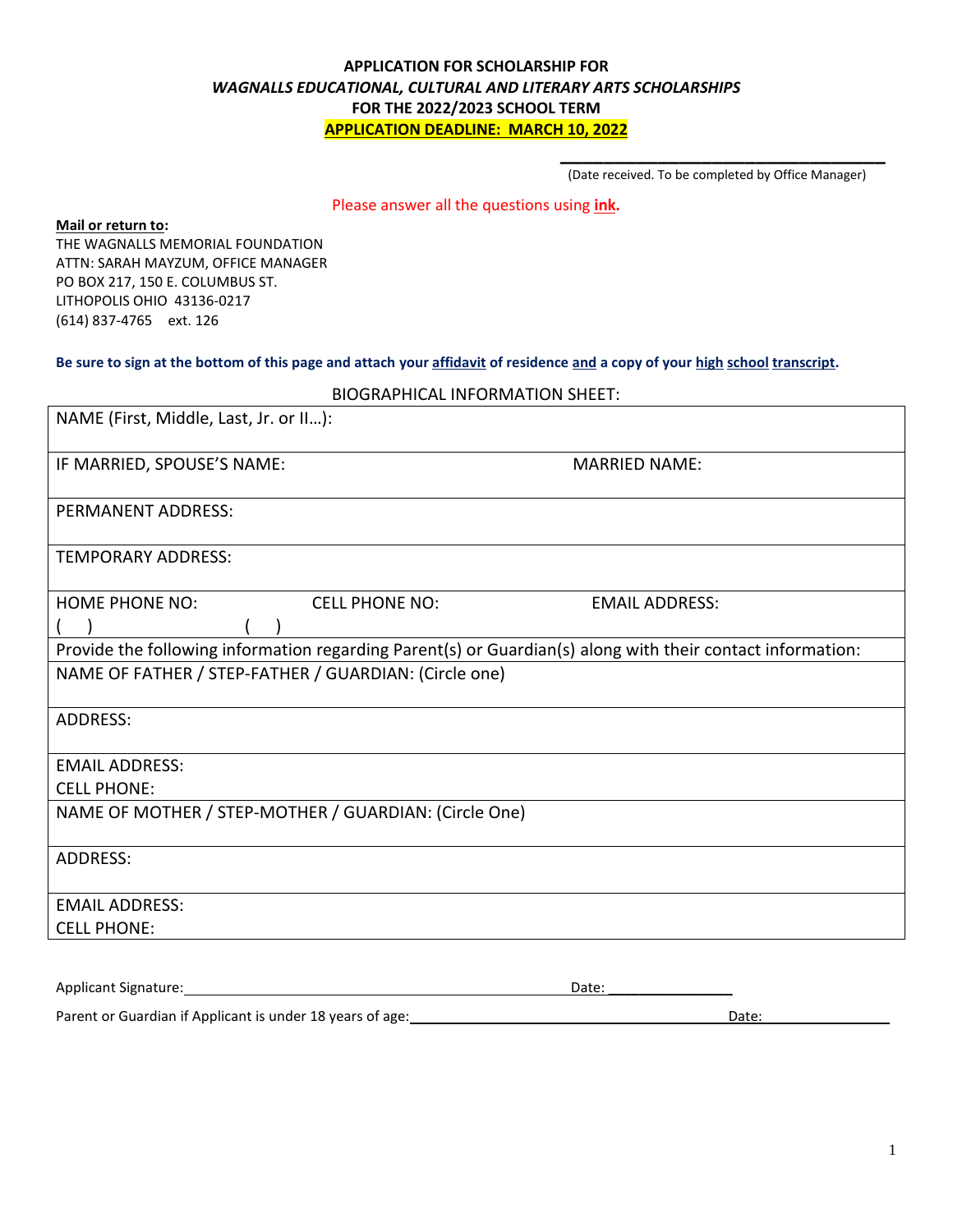## **APPLICATION FOR SCHOLARSHIP FOR** *THE WAGNALLS EDUCATIONAL, CULTURAL AND LITERARY SCHOLARSHIPS* **FOR THE 2022/2023 SCHOOL TERM APPLICATION DEADLINE: March 10, 2022**

(Date received. To be completed by Office Manager)

**\_\_\_\_\_\_\_\_\_\_\_\_\_\_\_\_\_\_\_\_\_\_\_\_\_\_\_\_\_\_\_\_\_\_\_\_**

| I wish to be considered for the: |                                                    |                                                       |                                                                                                                                                                        |  |  |  |  |
|----------------------------------|----------------------------------------------------|-------------------------------------------------------|------------------------------------------------------------------------------------------------------------------------------------------------------------------------|--|--|--|--|
|                                  | [ ] MUSIC OR MUSIC<br><b>EDUCATION SCHOLARSHIP</b> | [ ] ART OR ART EDUCATION<br><b>SCHOLARSHIP</b>        | [ ] VISUAL OR PERFORMING<br><b>ARTS SCHOLARSHIP</b>                                                                                                                    |  |  |  |  |
|                                  | [ ] EDUCATION SCHOLARSHIP                          | [ ] HORTICULTURE OR<br><b>LANDSCAPING SCHOLARSHIP</b> | [ ] CULINARY ARTS<br><b>SCHOLARSHIP</b>                                                                                                                                |  |  |  |  |
|                                  | <b>BIRTH DATE:</b>                                 | AGE:                                                  | <b>PLACE OF BIRTH:</b>                                                                                                                                                 |  |  |  |  |
|                                  | <b>CURRENT HIGH SCHOOL</b><br>ATTENDING:           | COLLEGE/UNIV YOU WILL BE<br>ATTENDING:                |                                                                                                                                                                        |  |  |  |  |
|                                  | <b>GRADUATION DATE:</b>                            |                                                       |                                                                                                                                                                        |  |  |  |  |
|                                  | <b>TERM STARTING CLASS:</b>                        | <b>ANTICIPATED DEGREE:</b>                            | DATE YOU BECAME A BLOOM<br><b>TOWNSHIP RESIDENT:</b>                                                                                                                   |  |  |  |  |
|                                  | <b>EXPECTED GRADUATION DATE:</b>                   | <b>MAJORING IN:</b>                                   |                                                                                                                                                                        |  |  |  |  |
|                                  |                                                    |                                                       | This date must be <b>prior</b> to<br>the date you entered 9th<br>grade<br>(ATTACH NOTARIZED<br><b>AFFIDAVIT TO</b><br><b>BIOGRAPHICAL</b><br><b>INFORMATION SHEET)</b> |  |  |  |  |

## **The essay on the next page of this form must be completed legibly, preferably typed.**

**REMARKS:** Please mention here any information or factors not already covered on this application that you believe should be considered. Do **not** include any identifying biographical information such as your name and address or your parent's name and address, etc. If you require an immediate response to information you are including here, you should state your concern in a separate letter. If you do so, please include your name and address on that correspondence.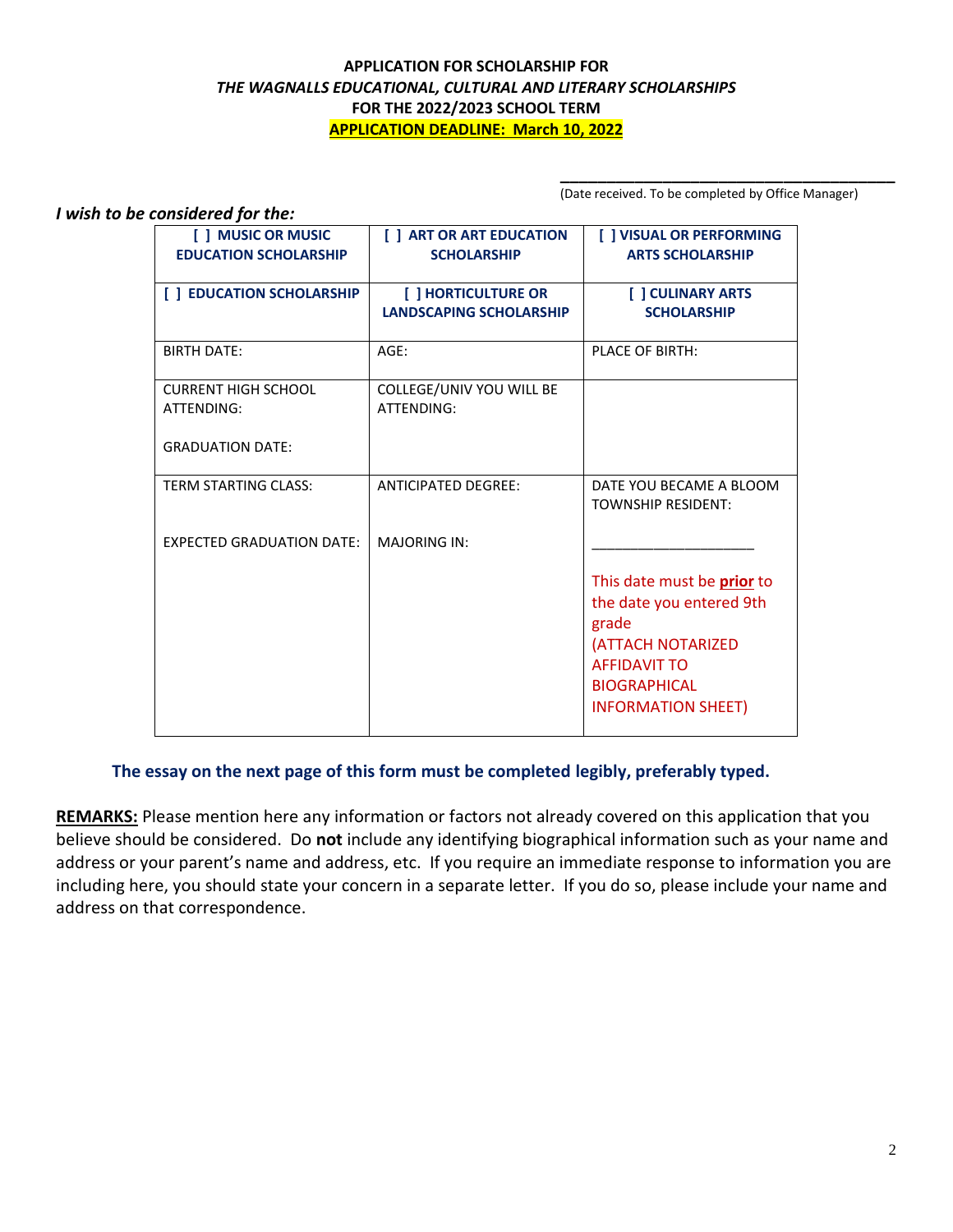## **ESSAY Guidelines:**

On an attached sheet(s), provide some autobiographical information in narrative form that tells something about the kind of person you are. Do **not** include any identifying biographical information such as your name and address or your parent's name and address, etc. This is to be an original statement, unedited by counselors, teachers or parents.

In addition, please answer the following:

- (1) What was your biggest accomplishment in high school?
- (2) How did you become interested in your major?
- (3) What influenced your choice of this major?
- (4) How do you define success?

Your essay must be legible and preferably typed.

# Do Not Write In This Area